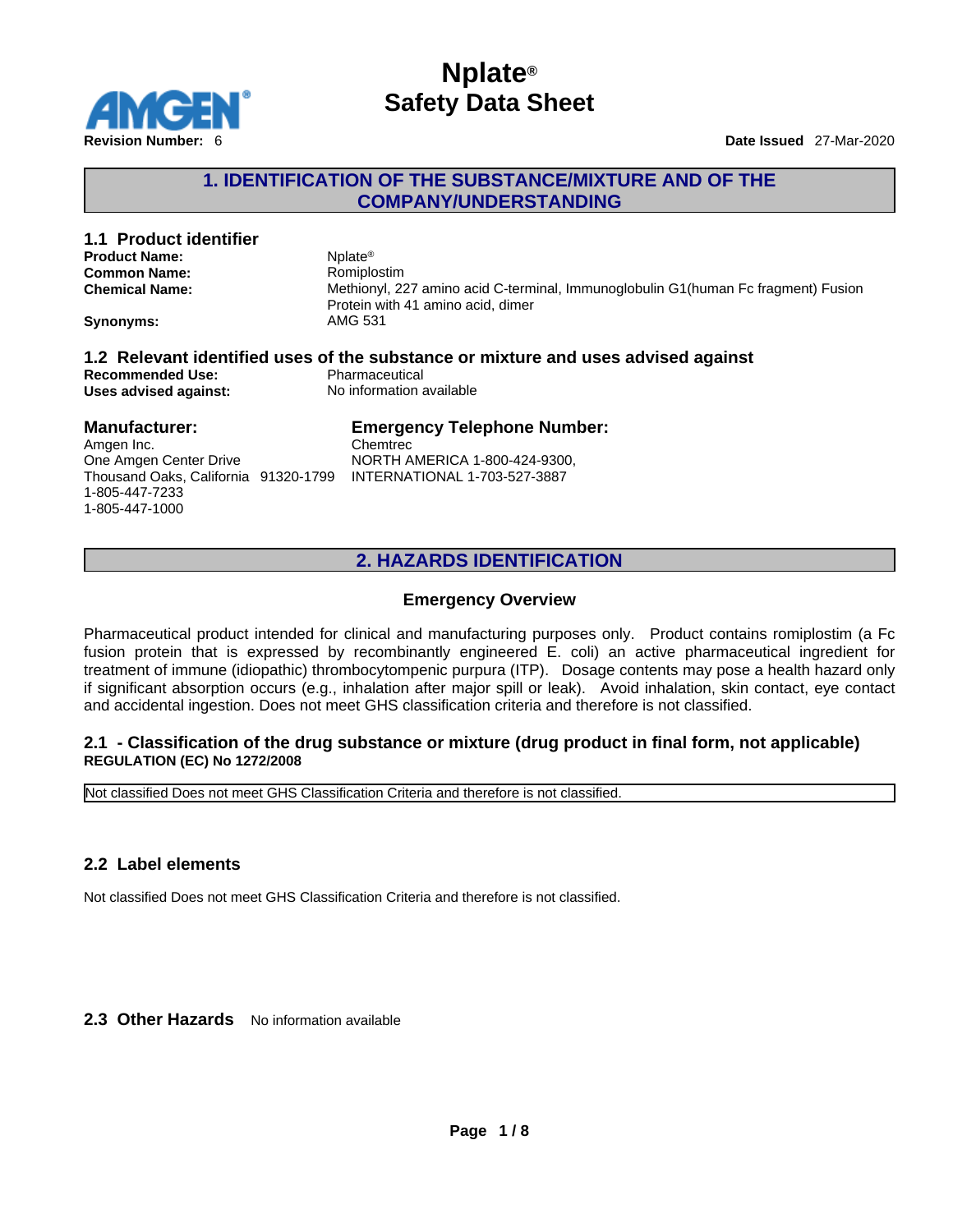

## **3. COMPOSITION/INFORMATION ON INGREDIENTS**

| 3.1 Substances        |                                                                                                                                                                                                                       |
|-----------------------|-----------------------------------------------------------------------------------------------------------------------------------------------------------------------------------------------------------------------|
| Ingredients:          | Romiplostim is supplied as a lyophilized white powder ready for reconstitution in vial<br>containing 125, 250 or 500 micrograms of deliverable drug product with mannitol, sucrose,<br>histidine, and polysorbate 20. |
| <b>Chemical Name:</b> | Methionyl, 227 amino acid C-terminal, Immunoglobulin G1(human Fc fragment) Fusion<br>Protein with 41 amino acid, dimer                                                                                                |
| <b>CAS-No:</b>        | 267639-76-9                                                                                                                                                                                                           |

## **4. FIRST AID MEASURES**

### **4.1 Description of first-aid measures**

| <b>Eye Contact:</b>        | In the case of contact with eyes, rinse immediately with plenty of water and seek medical<br>advice.                                            |
|----------------------------|-------------------------------------------------------------------------------------------------------------------------------------------------|
| <b>Skin Contact:</b>       | Wash off immediately with soap and plenty of water removing all contaminated clothes and<br>shoes. Consult a physician if necessary.            |
| Inhalation:                | Move to fresh air. If symptoms persist, call a physician.                                                                                       |
| Ingestion:                 | If symptoms persist, call a physician. Do not induce vomiting without medical advice. Never<br>give anything by mouth to an unconscious person. |
| <b>Notes to Physician:</b> | Treat symptomatically.                                                                                                                          |

## **5. FIRE-FIGHTING MEASURES**

## **5.1 Extinguishing media**

**Flammable Properties:** Not applicable.

**Extinguishing Media:** Use extinguishing measures that are appropriate to local circumstances and the surrounding environment.

## **5.2 Special hazards arising from the substance or mixture**

**Hazardous Combustion Products:** No information available.

## **5.3 Advice for firefighters**

| <b>Protective Equipment and</b>      | As in any fire, wear self-contained breathing apparatus pressure-demand, NIOSH |
|--------------------------------------|--------------------------------------------------------------------------------|
| <b>Precautions for Firefighters:</b> | (approved) and full protective gear.                                           |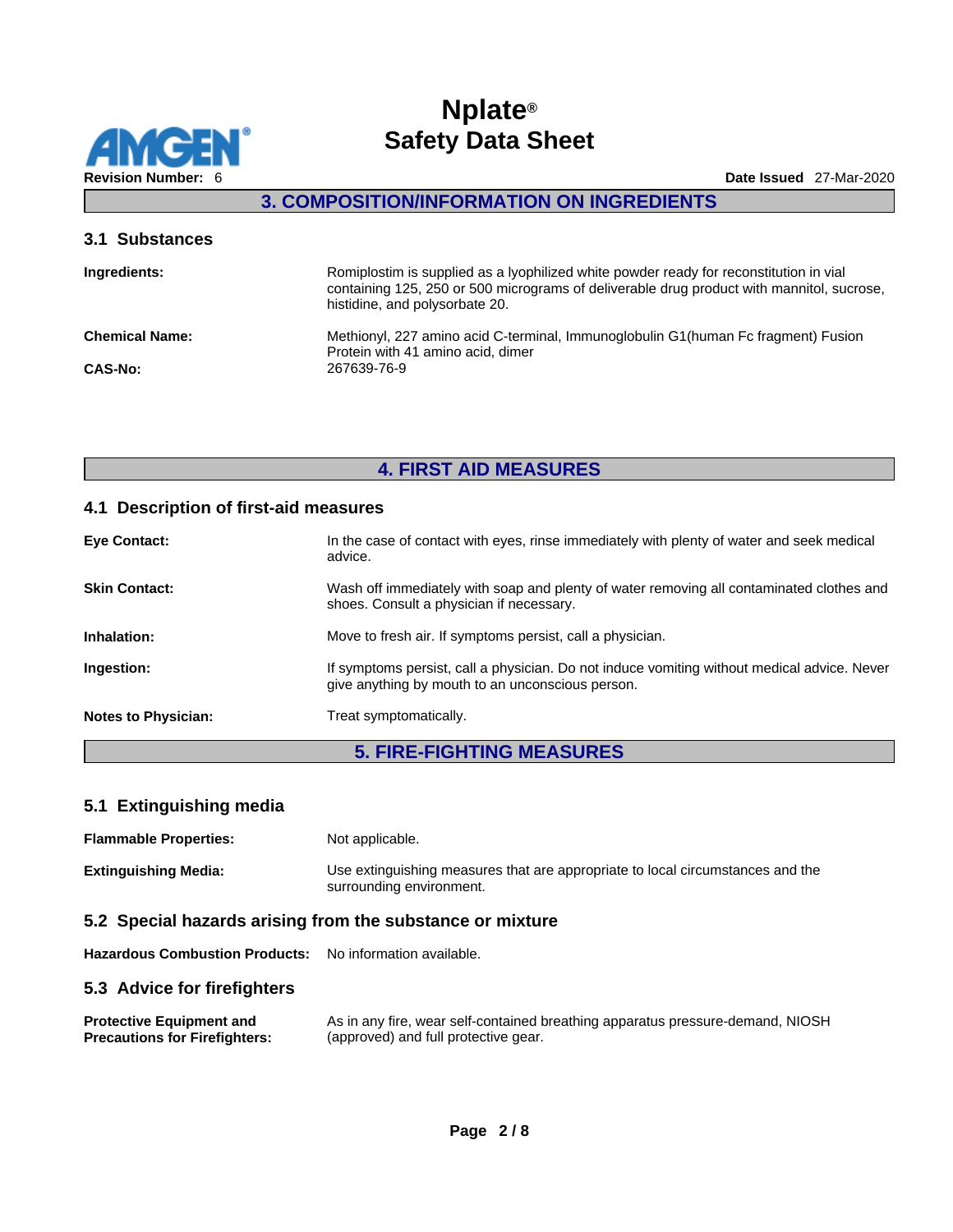

## **6. ACCIDENTAL RELEASE MEASURES**

#### **6.1 Personal precautions, protective equipment and emergency procedures**

**Spill Procedures:** If material is released or spilled, cordon off spill area. Take proper precautions to minimize exposure by using appropriate personal protective equipment in cleaning up a spill. If in powder form, wet down spilled material to minimize airborne dispersion. Soak up material with absorbent e.g., paper towels, and wash spill area thoroughly with appropriate cleaning materials. Dispose of collected material in accordance with applicable waste disposal regulations. Avoid release to the environment.

## **7. HANDLING AND STORAGE**

## **7.1 Precautions for Safe Handling**

Handling and Storage: **Avoid contact with skin, eyes** or clothing. Do not eat, drink or smoke in work areas. Use adequate ventilation to minimize exposure. Wash hands, face and other potentially exposed areas immediately after handling this material. Remove contaminated clothing prior to entering eating areas. Clean protective equipment thoroughly after each use. Store in a well ventilated area.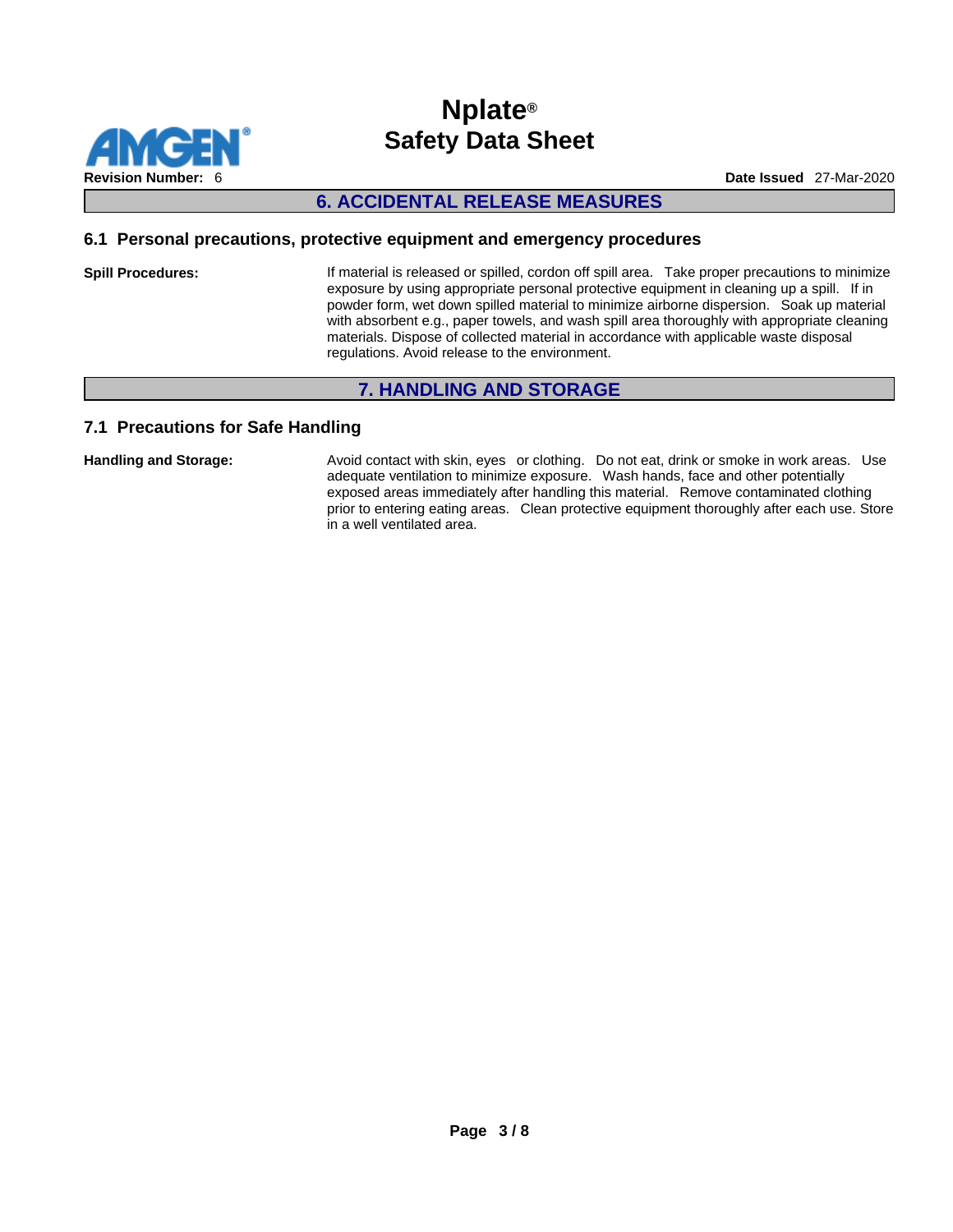

**Revision Number:** 6 **Date Issued** 27-Mar-2020

## **8. EXPOSURE CONTROLS/PERSONAL PROTECTION**

#### **8.1 Control parameters**

| No exposure guidelines established by ACGIH, NIOSH or OSHA. Amgen recommends an<br>occupational exposure limit (OEL) of 40 $\mu$ g/m <sup>3</sup> as an 8-hour time weighted average over a<br>40-hour work week. The OEL is designed as an acceptable airborne concentration of a<br>substance for which it is believed that workers may be repeatedly exposed day after day<br>without adverse health effects. Romiplostim has been classified per Amgen's Hazard<br>Classification System as an Occupational Exposure Band 3 compound (20 $\mu$ g/m <sup>3</sup> - 100<br>$\mu$ g/m <sup>3</sup> ). |
|--------------------------------------------------------------------------------------------------------------------------------------------------------------------------------------------------------------------------------------------------------------------------------------------------------------------------------------------------------------------------------------------------------------------------------------------------------------------------------------------------------------------------------------------------------------------------------------------------------|
| When practicable, handle material in enclosed processes or in processes with effective<br>local exhaust ventilation or within a chemical hood.                                                                                                                                                                                                                                                                                                                                                                                                                                                         |
|                                                                                                                                                                                                                                                                                                                                                                                                                                                                                                                                                                                                        |
|                                                                                                                                                                                                                                                                                                                                                                                                                                                                                                                                                                                                        |
| Wear safety glasses with side shields, chemical splash goggles, or safety glasses with side<br>shields and a full-face shield to prevent contact with eyes. The choice of protection should<br>be based on the job activity and potential for exposure to the eyes and face.                                                                                                                                                                                                                                                                                                                           |
| Use gloves or other appropriate personal protective equipment if skin contact with<br>formulation is possible. Wear lab coat or other protective over garment if splashing is<br>possible. The choice of protection should be based on the job activity and potential for skin<br>contact.                                                                                                                                                                                                                                                                                                             |
| When possible, handle material in enclosed processes or containers. If it is properly<br>handled with effective local exhaust ventilation or containment, respiratory protection may<br>not be needed. For procedures involving larger quantities or dust/aerosol generating<br>procedures such as weighing or a large transfer of liquids, an air-purifying respirator with<br>NIOSH approval for dusts and mists may be needed. The choice of protection should be                                                                                                                                   |
|                                                                                                                                                                                                                                                                                                                                                                                                                                                                                                                                                                                                        |

**Other:** Wash hands, face and other potentially exposed areas after handling material (especially before eating, drinking or smoking). Clean protective equipment thoroughly after each use.

## **8.3 Environmental exposure controls**

**Environmental Exposure Controls** Avoid release to the environment.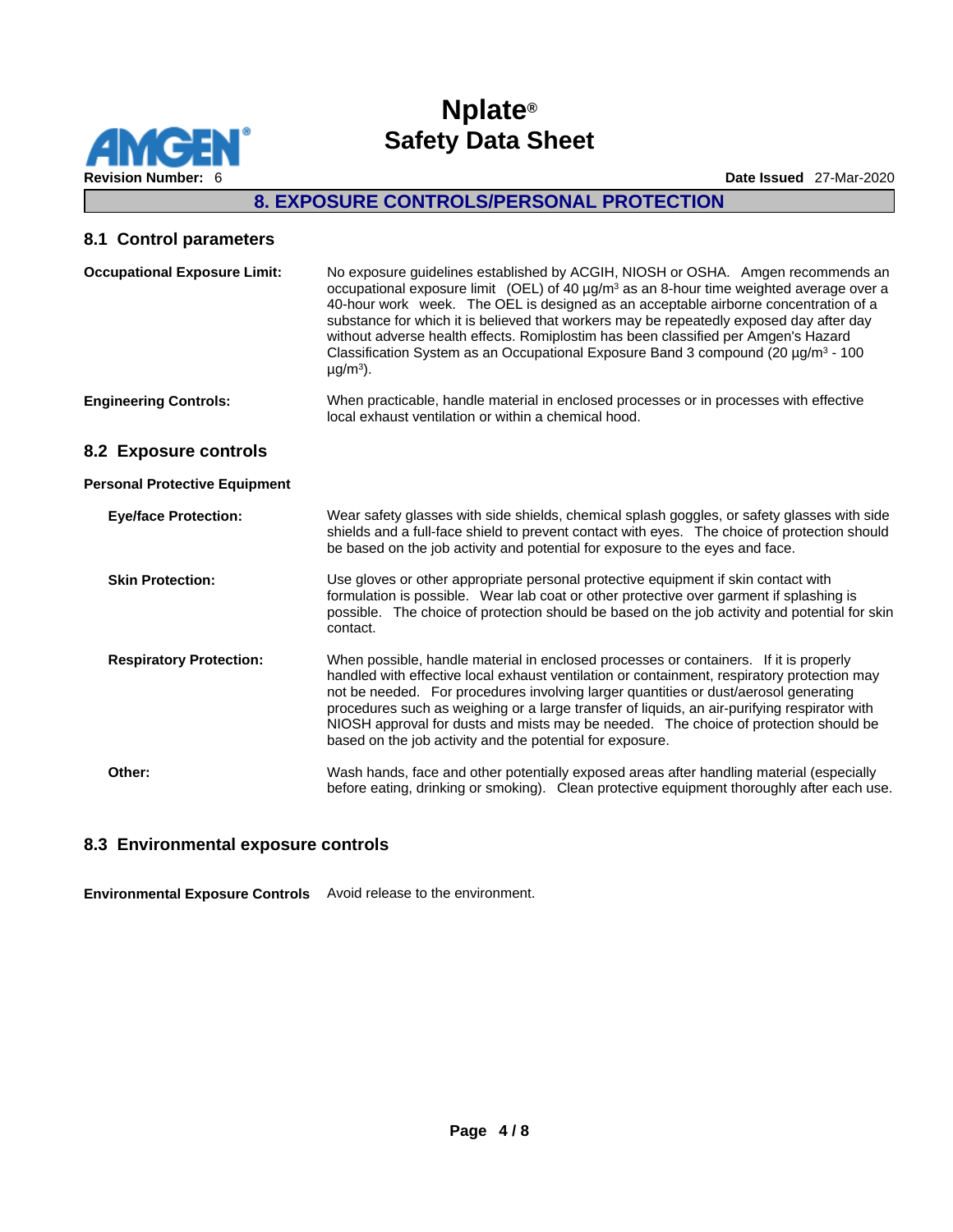

## **9. PHYSICAL AND CHEMICAL PROPERTIES**

| Appearance:                             | White                    |
|-----------------------------------------|--------------------------|
| <b>Physical State:</b>                  | Lyophilized powder       |
| <b>Molecular Weight:</b>                | $-60$ kD                 |
| Odor:                                   | No information available |
| <b>Odor Threshold:</b>                  | No information available |
| pH:                                     | 5.0                      |
| <b>Melting Point:</b>                   | No information available |
| <b>Flash Point:</b>                     | Not applicable           |
| <b>Evaporation Rate:</b>                | No information available |
| Lower explosive limit:                  | No information available |
| <b>Upper explosive limit:</b>           | No information available |
| <b>Vapor Pressure:</b>                  | Not applicable           |
| Vapor Density (air $= 1$ ):             | Not applicable           |
| <b>Relative density:</b>                | No information available |
| <b>Water Solubility:</b>                | No information available |
| <b>Partition Coefficient (log Kow):</b> | No information available |
| <b>Viscosity:</b>                       | No information available |

## **10. STABILITY AND REACTIVITY**

| <b>10.1 Reactivity</b>                                             | No information available         |
|--------------------------------------------------------------------|----------------------------------|
| <b>10.2 Chemical stability</b>                                     | Stable                           |
| 10.3 Possibility of hazardous<br>reactions                         | No information available         |
| 10.4 Conditions to avoid                                           | No Information available         |
| 10.5 Incompatible materials                                        | No information available         |
| <b>10.6 Hazardous</b><br>decomposition products                    | No information available         |
| <b>10.7 Other information</b><br><b>Dust Explosion Properties:</b> | None<br>No information available |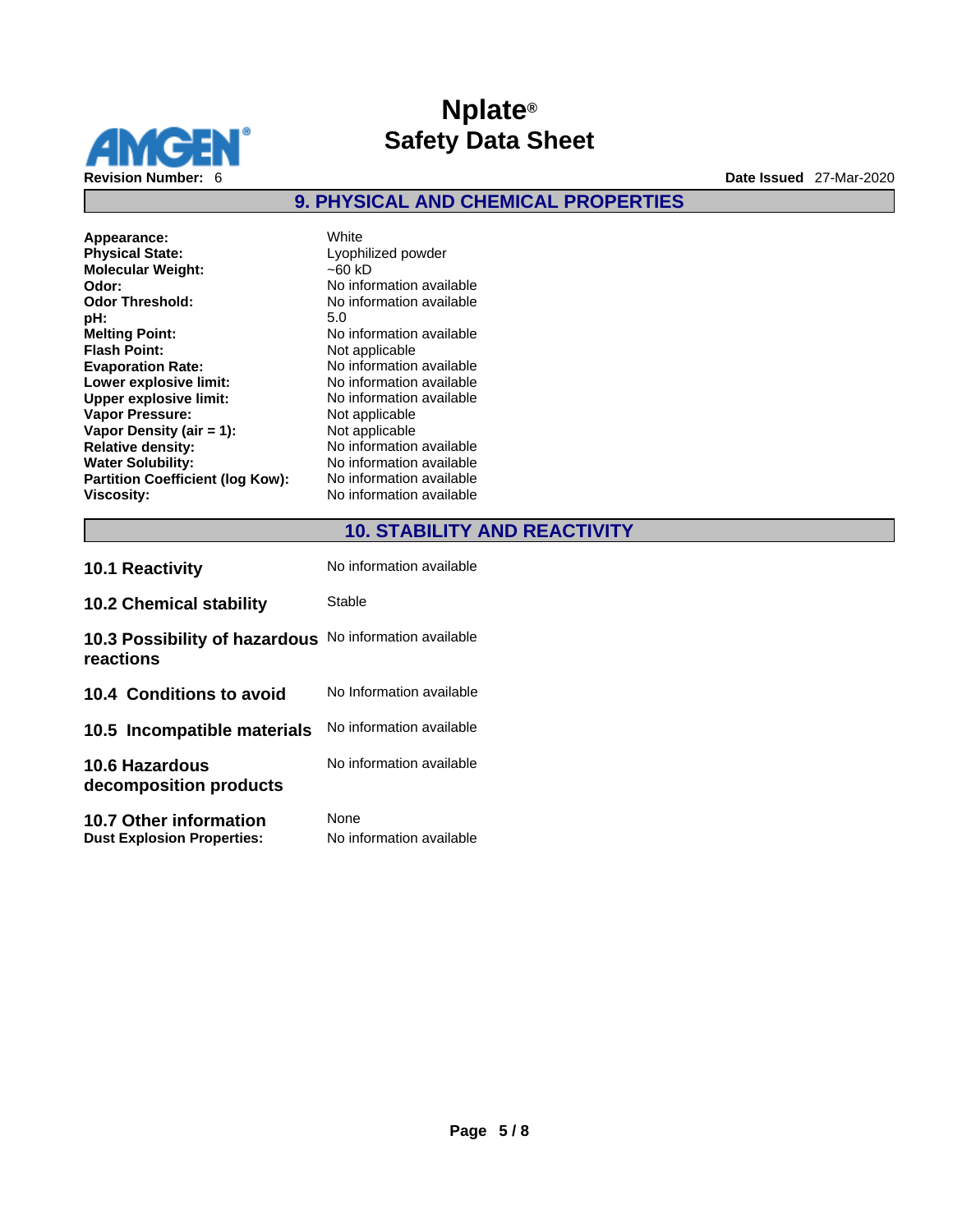

## **11. TOXICOLOGICAL INFORMATION**

## **11.1 Information on toxicological effects**

| <b>Acute Toxicity:</b>             | Does not meet GHS Classification Criteria and therefore is not classified. |
|------------------------------------|----------------------------------------------------------------------------|
| <b>Skin corrosion/irritation:</b>  | Does not meet GHS Classification Criteria and therefore is not classified. |
| Serious eye damage/eye irritation: | Does not meet GHS Classification Criteria and therefore is not classified. |
| Respiratory or skin sensitization: | Does not meet GHS Classification Criteria and therefore is not classified. |
| Germ cell mutagenicity:            | Does not meet GHS Classification Criteria and therefore is not classified. |
| Carcinogenicity:                   | Does not meet GHS Classification Criteria and therefore is not classified. |
| <b>Reproductive toxicity:</b>      | Based on available data, the GHS classification criteria are not met.      |
| STOT - single exposure:            | Based on available data, the GHS classification criteria are not met.      |
| STOT - repeated exposure:          | Based on available data, the GHS classification criteria are not met.      |
| <b>Aspiration Hazard:</b>          | No information available                                                   |

## **12. ECOLOGICAL INFORMATION**

#### **12.1 Toxicity**

**Ecotoxicity effects:** No information available

#### **12.2 Persistence and degradability**

Persistence/Degradability: No information available

#### **12.3 Bioaccumulative potential**

**Bioaccumulation/ Accumulation:** No information available

#### **12.4 Mobility in soil**

**Mobility in Environmental Media:** No information available

## **12.5 Results of PBT and vPvB assessment**

**Results of PBT and vPvB assessment:** No information available

#### **12.6 Other adverse effects**

**Other Adverse Effects:** No information available

## **13. DISPOSAL CONSIDERATIONS**

#### **13.1 Waste treatment methods**

**Waste Disposal Method:** Dispose of waste according to prescribed federal, state, local and competent authority guidelines.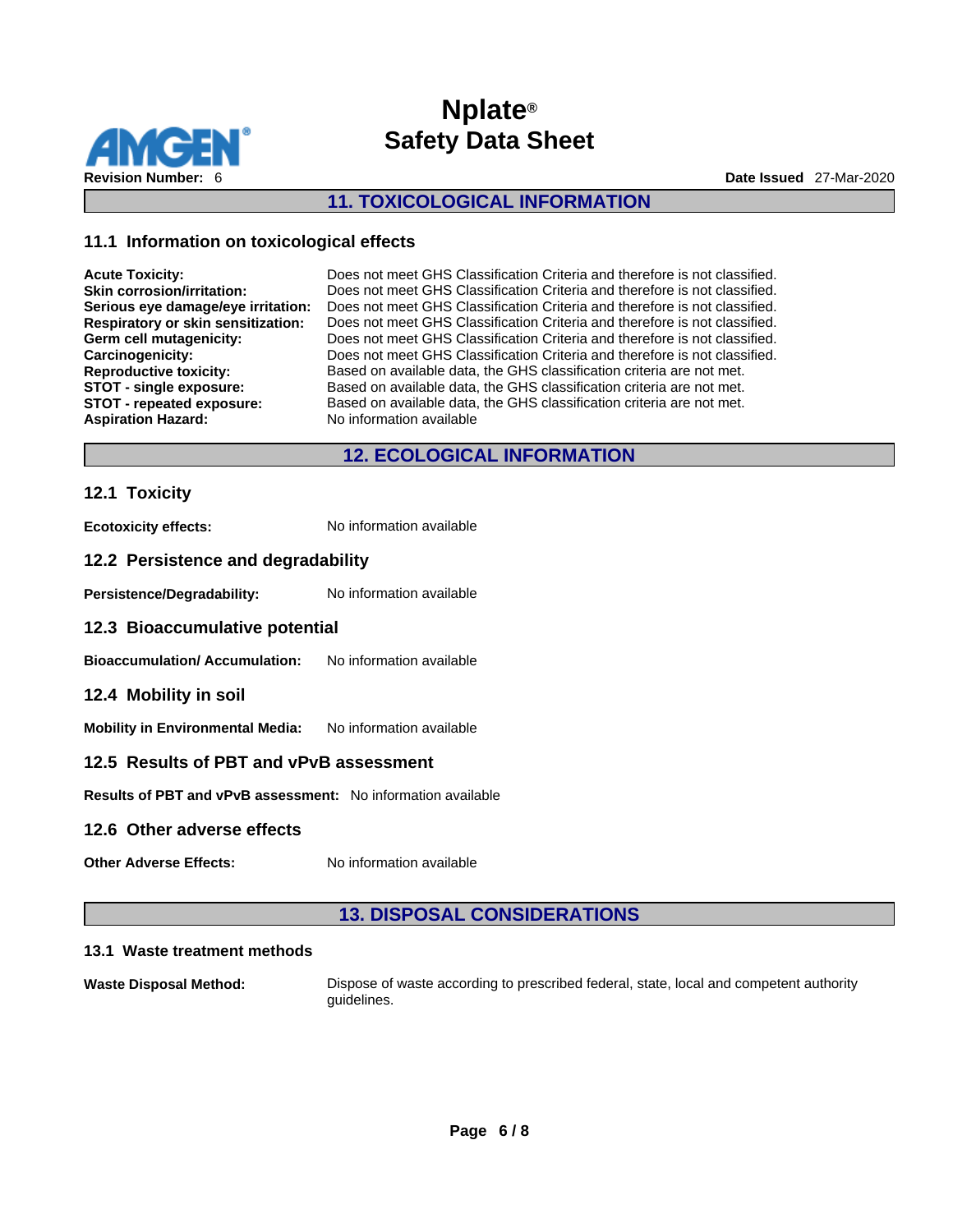

**14. TRANSPORT INFORMATION** 

**DOT:** Not regulated by U.S. DOT, IATA, or IMDG.

## **15. REGULATORY INFORMATION**

## **15.1 Safety, health and environmental regulations/legislation specific for the substance or mixture**

#### **International Inventories**

| TSCA:                |  |
|----------------------|--|
| <b>EINECS/ELINCS</b> |  |
| <b>DSL/NDSL</b>      |  |
| PICCS:               |  |
| <b>ENCS:</b>         |  |
| <b>CHINA:</b>        |  |
| AICS:                |  |
| <b>KECL:</b>         |  |

**Legend** 

**TSCA** - United States Toxic Substances Control Act Section 8(b) Inventory

 **EINECS/ELINCS** - European Inventory of Existing Commercial Chemical Substances/EU List of Notified Chemical Substances

**DSL/NDSL** - Canadian Domestic Substances List/Non-Domestic Substances List

**PICCS** - Philippines Inventory of Chemicals and Chemical Substances

**ENCS** - Japan Existing and New Chemical Substances

**IECSC** - China Inventory of Existing Chemical Substances

**AICS** - Australian Inventory of Chemical Substances **KECL** - Korean Existing and Evaluated Chemical Substances

#### **State Regulations**

**California Proposition 65:** This product does not contain any Proposition 65 chemicals.

## **15.2 Chemical safety assessment**

No CSA has been conducted.